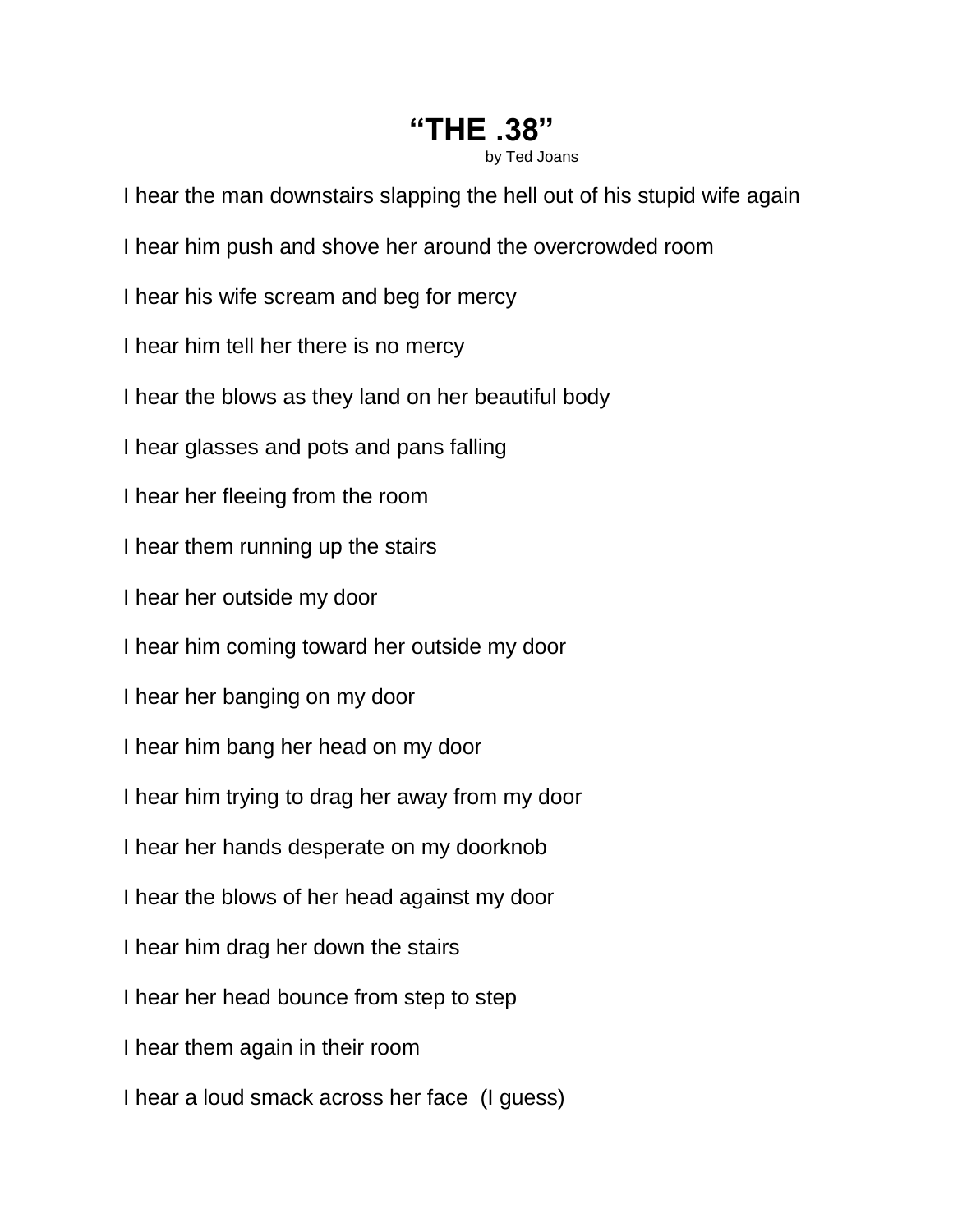I hear her groan – then,

I hear the eerie silence

I hear him open the top drawer of his bureau (the .38 lives there)

I hear the fast beat of my heart

I hear the drops of perspiration fall from my brow

I hear him yell, "I warned you!"

I hear him say, "Damn you! I warned you and now it's too late!"

I hear the loud report of the thirty-eight caliber revolver, then

I hear it again and again – the Smith and Wesson

I hear the bang bang bang of three death dealing bullets

I hear my heart beat faster and louder – then again

I hear the eerie silence

I hear him walk out of their overcrowded room

I hear him walk up the steps

I hear him come toward my door

I hear his hand on the doorknob

I hear the doorknob click

I hear the door slowly open

I hear him step into my room

I hear the click of the thirty-eight before the firing pin hits the bullet